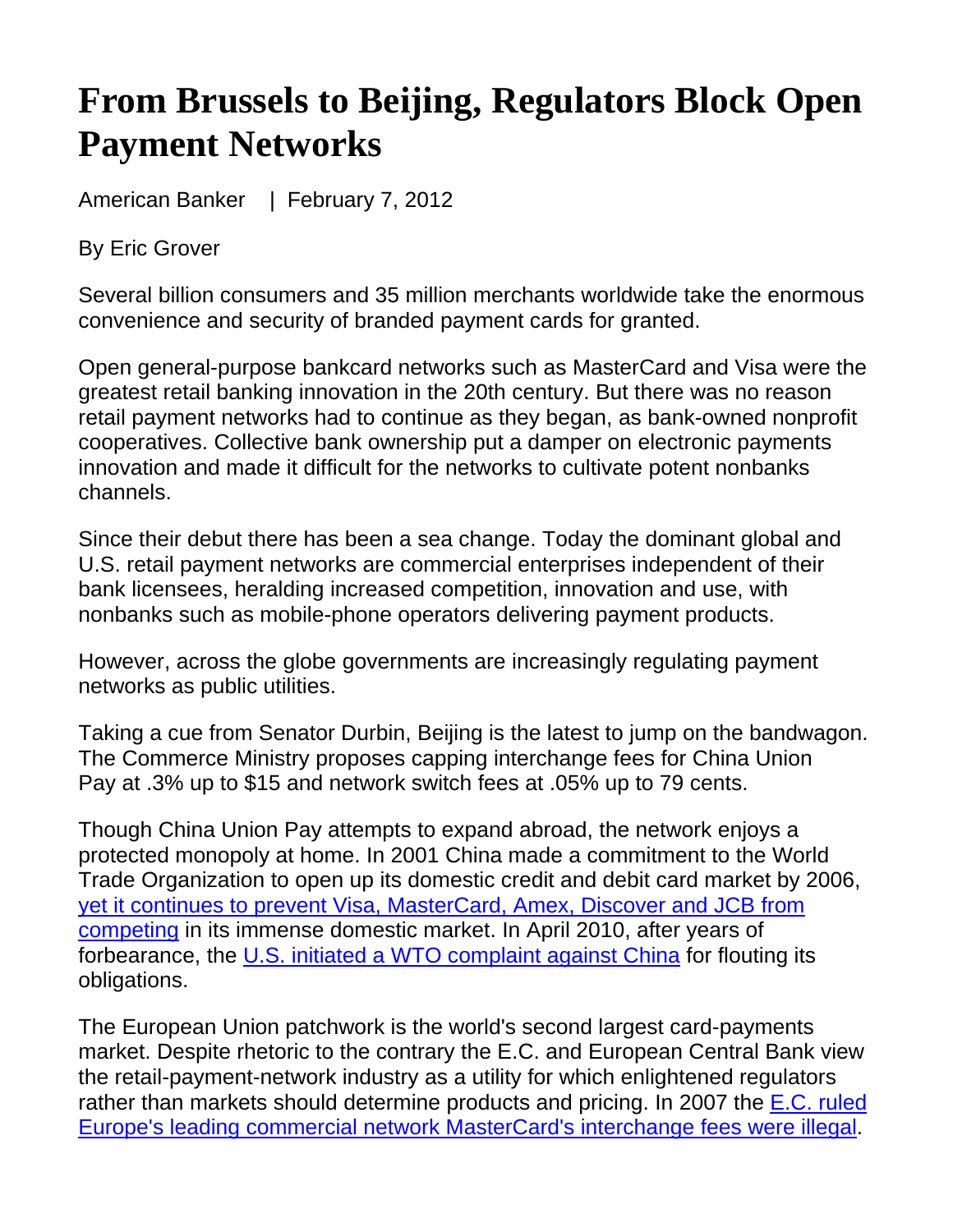In 2009 it jawboned MasterCard into rescinding a network price hike and forced it to accept .3% credit and .2% debit interchange price caps.

Like in China, protectionist sentiment runs strong in Brussels. E.U. regulators pine for more "European" payment networks than MasterCard and Visa E.U. competing in Europe — this in spite of the Polish and E.U. laws requiring payment networks in Warsaw deliver value to Poles.

Regulators cheer three putative "European" payments schemes: Monnet, EAPS and PayFair.

Monnet is a political rather than economic network that an ad hoc group of 24 primarily continental Western European banks plan to launch. But why would undercapitalized European banks battered by the financial and sovereign debt crises invest billions of euros building a new network the E.C. will in the event regulate like a water utility, restricting it from maximizing shareholder value, particularly when they have a surfeit of profitable products from established networks?

EAPS is pushing interoperability among a coalition of national payment schemes, but so far has been unwilling to invest in its brand or consolidate national systems. Its strategy is lame, but EAPS's assets provide potential for a competitive Western European network.

If Brussels wants to foster payment network competition and innovation it should take a different tack, encouraging banks to demutualize EAPS and Visa EU, and America domiciled networks Amex, Discover and PayPal to expand.

Elsewhere, as far back as 2003, the Reserve Bank of Australia mandated price controls on MasterCard, Visa and the EFTPOS debit network. Merchant fees fell causing an increase in fees on the cardholder side of the network. Nevertheless the RBA contends merchants' savings are a net societal gain.

In the emerging markets of India, Brazil and Russia regulators too are meddling, attempting to spur creation of national network champions, though thus far none have commercial legs.

Regulators agitate for intervention to the detriment of consumers. Would anybody applaud Brussels or Washington intervening to make search engines (Google, Yahoo), consumer electronics (Apple, Dell, Ericson, Nokia) or entertainment (Hollywood) more efficient? When the state tries to manage the economy to improve efficiency, it destroys value and innovation.